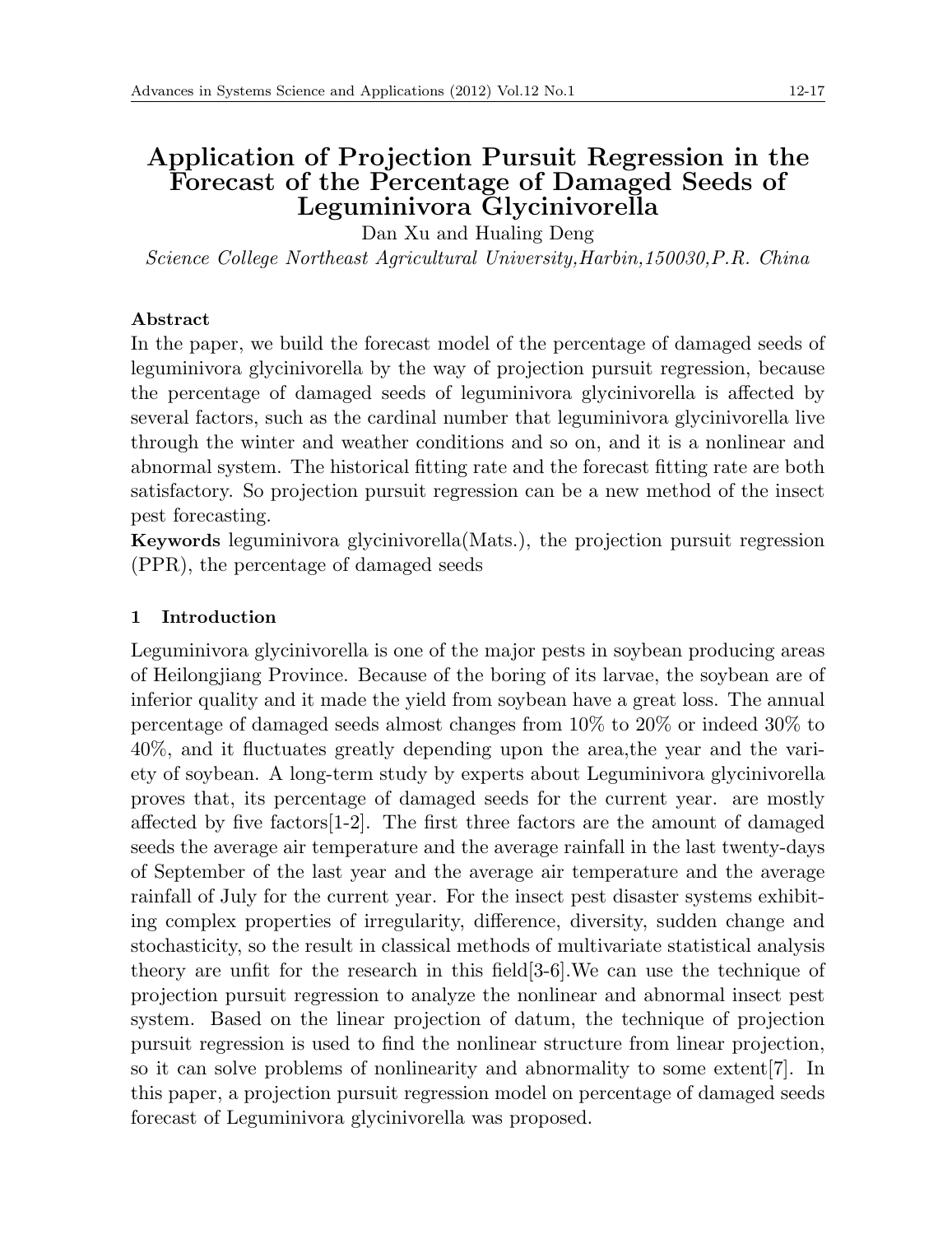#### **2 Principle of PPR Model**

In essence, projection pursuit regression is a method to process and analyze multivariate data, it converts multivariate data to low-dimensional data through linear combination by computer technology, and analyze the data structures on low-dimensional data, so as to achieve for statistical purposes easily[8]. Given the projection pursuit regression techniques can overcome the dimension disaster and can also mine and process varieties of non-normal and non-linear information in raw data adequately, so the projection pursuit regression techniques is now being applied successfully in drought forecasting, flood forecasting, air pollution concentrations forecasting and another research fields[9].

In order to avoid the conflict that the non-linear situation can not reflect by the linear regression, projection pursuit regression model takes the method of regression function approximated by the sum of a series of Ridge function. The mathematical expression of projection pursuit regression is :

$$
Y = \sum_{m=1}^{M} b_m g_m(\sum_{j=1}^{p} a_{mj}^T X), (m = 1, 2, ..., M, j = 1, 2, ..., p)
$$
 (1)

Where *Y* is the dependent variable, *M* is the number of subfunction which approximate to the regression function,  $g_m$  is the m-th smooth Ridge function,  $b_m$ is the weighed value which expresses the contribution of the m-th Ridge function to the output value, *amj* is the j-th component of the m-th projection direction, and *p* is the dimension of the input space; where  $\sum_{n=1}^{p}$  $a_j^2 = 1$  in formula(1).

We construct a projection pursuit regression model based on the Hermite polynomial, that is, we use alterable order orthogonal Hermite polynomial to fit onedimensional Ridge function. Its mathematical expression:

$$
h_r(z) = (r!)^{\frac{1}{2}} \pi^{\frac{1}{4}} 2^{-\frac{r-1}{2}} H_r(z) \phi(z), (-\infty < z < \infty)
$$
 (2)

*j*=1

where *r*! denotes the factorial of *r*,  $z = a^T X$ ,  $\varphi$  is Gauss function in standard form,  $H_r(z)$  is Hermite polynomial which show in recurrence form, as  $H_0(z)$  =  $1H_1(z) = 2z$   $H_r(z) = 2(zH_{r-1}(z) - (r-1)H_{r-2}(z)).$  Now the projection pursuit regression model in formula (1) is changed as follow:

$$
f(X) = \sum_{i=1}^{m} \sum_{j=1}^{R} c_{ij} h_{ij}(a_i^T X)
$$
 (3)

where *R* is the order of polynomial, *c* is coefficient of polynomial, *h* denotes orthogonal Hermite polynomial which calculated by formula (2).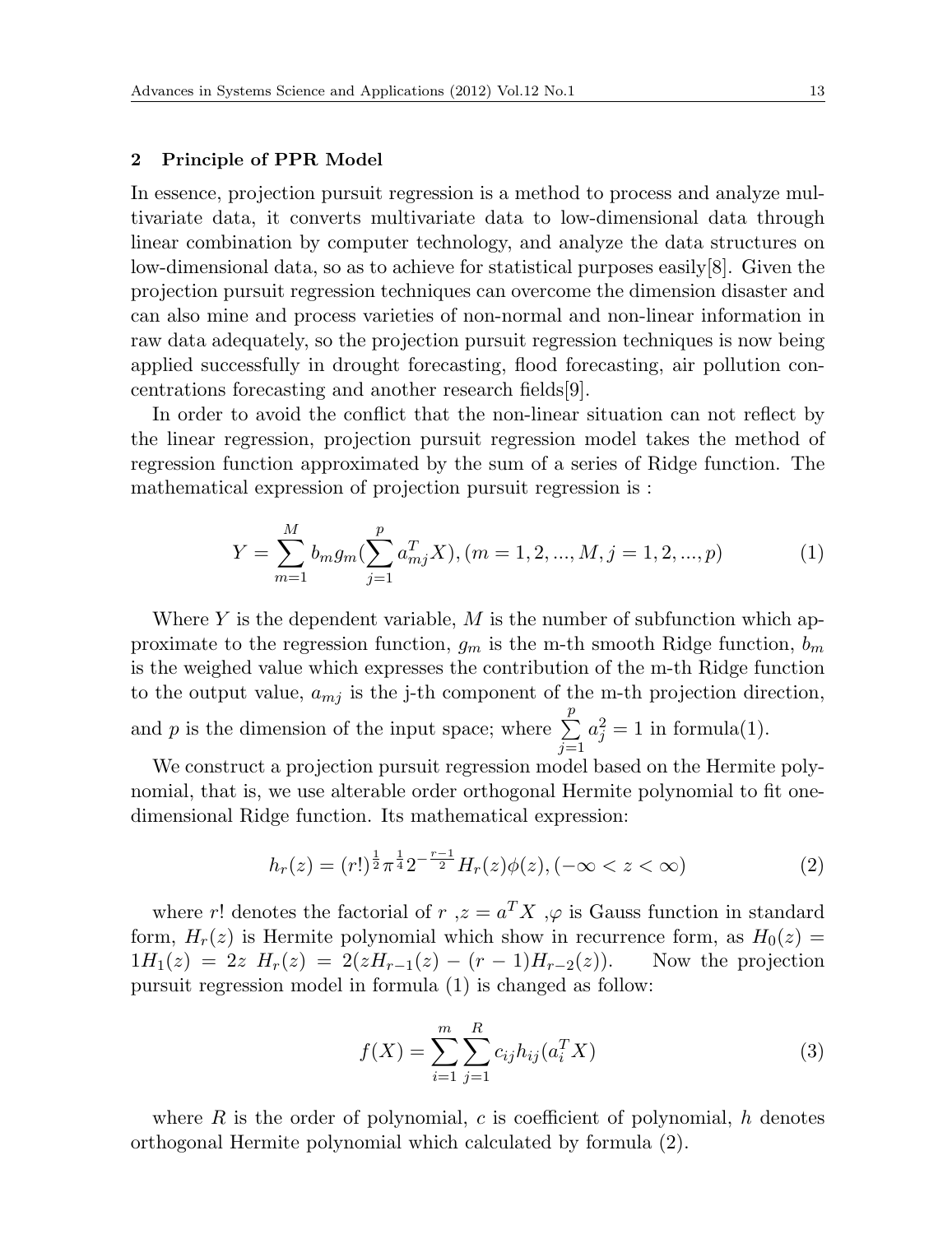The steps to construct the projection pursuit regression model based on Hermite polynomial are as follows[10]:

(1) Setting the dependent variables  $y_i(i = 1, 2, ..., n)$  and the variables  $x_1, x_2, ... x_p$ , we can construct the data table, that is  $X = (x_1, x_2, ...x_p)_{n \times p}$  and  $Y = (y)_{n \times 1}$ , between the dependent variables and the variables by observing *n* sample points. Compute the projection values by formula (4).

$$
z_i = \sum_{j=1}^p a_j x_{ij}, (i = 1, 2, ..., n; j = 1, 2, ..., p)
$$
 (4)

where  $a_j$  ( $j = 1, 2, ..., p$ ) is the projection direction,  $x_{ij}$  has been normalized already.

(2)Using the orthogonal Hermite polynomial to fit the scatters points (*z, y*).Now the projection pursuit regression model based on Hermite polynomial is

$$
\hat{y} = \sum_{i=1}^{n} \sum_{j=1}^{r} c_{ij} h_{ij}(z), (i = 1, 2, ..., n; j = 1, 2, ..., r)
$$
\n(5)

Where *r* is the order of polynomial, *c* is coefficient of polynomial which we can obtained through the method of least square, and *h* denotes the orthogonal Hermite polynomial.

(3) Optimize the projection target function. To Optimize the projection direction and the coefficient of polynomial simultaneously. We can estimate the best value of *a* and *c* by solving the minimization problem of projection target function.

$$
minQ(a, c) = \frac{1}{n} \sum_{i=1}^{n} (y_i - \hat{y})^2
$$
\n(6)

$$
s.t \sum_{j=1}^{p} a^2(j) = 1 \tag{7}
$$

(4) Calculate the first fitting residuals  $r_1 = y - \hat{y}$ , if  $r_1$  is smaller than a user specified threshold then stop, and output the value of *a* and *c*, else go to step (5).

(5) Replace *y* by  $r_1$  and go to step (1) for the next Ridge function until meet the specified threshold.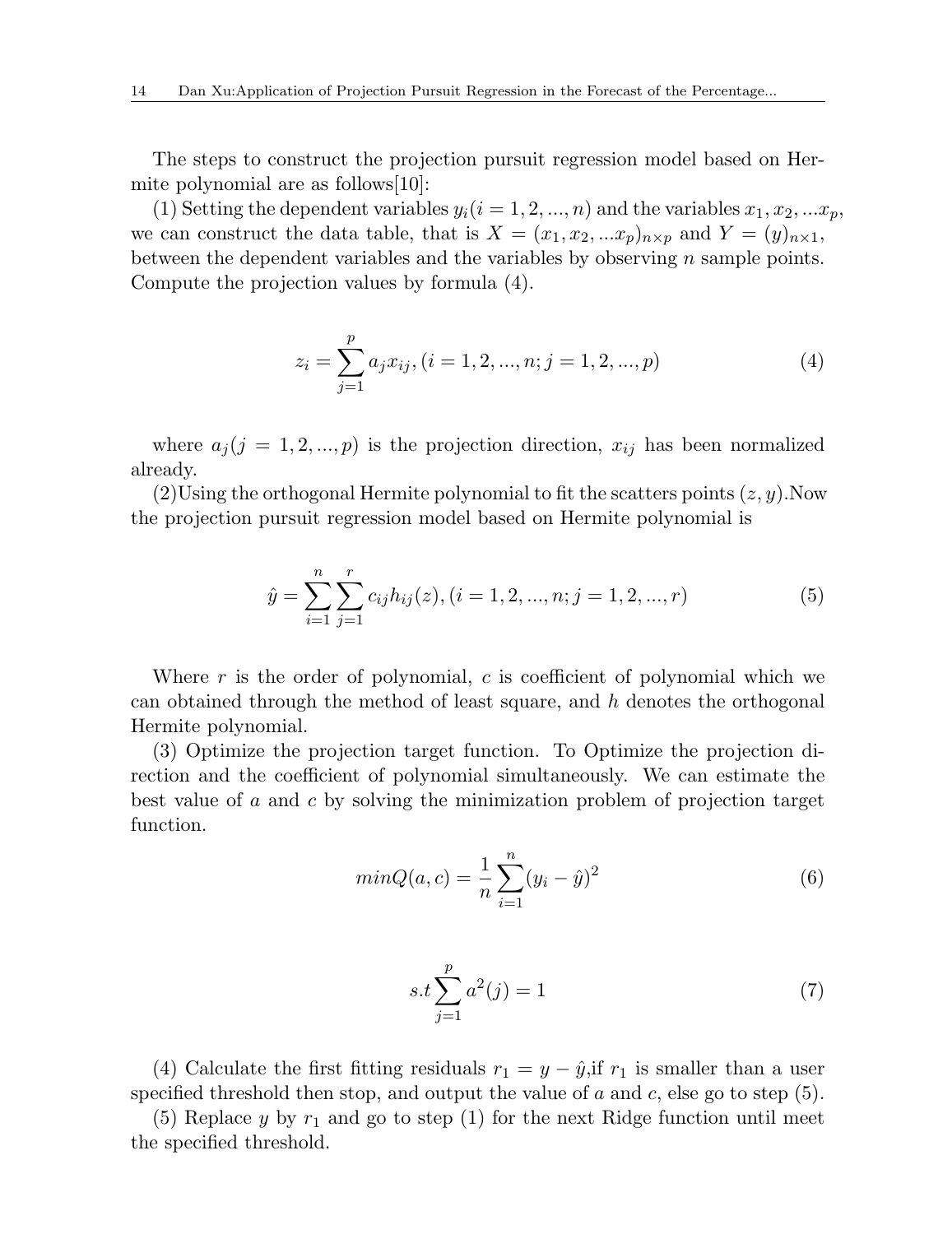#### **3 Examples**

#### *3.1 Materials*

**Table 1** The comparison between the fitting values of percentage of damaged seeds and the observed values

| year | $x_1$ | $x_2$ | $x_3$ | $x_4$ | $x_5$ | $\boldsymbol{y}$ | $\hat{y}$ | relative error $\%$ |
|------|-------|-------|-------|-------|-------|------------------|-----------|---------------------|
| 1991 | 16    | 124   | 459   | 217   | 1535  | 8.6              | 8.18      | 4.85                |
| 1992 | 68.15 | 138   | 241   | 232   | 787   | 7.68             | 7.49      | 2.53                |
| 1993 | 42.68 | 120   | 321   | 231   | 710   | 10.15            | 10.45     | $-2.97$             |
| 1994 | 97.5  | 137   | 668   | 246   | 4118  | 9.71             | 9.69      | 0.12                |
| 1995 | 68.5  | 145   | 263   | 229   | 1305  | 14.7             | 14.5      | 1.38                |
| 1996 | 86.1  | 144   | 142   | 232   | 1029  | 10.22            | 10.38     | $-1.56$             |
| 1997 | 54.2  | 132   | 28    | 250   | 561   | 4.5              | 4.95      | $-9.97$             |
| 1998 | 3.1   | 128   | 139   | 236   | 1314  | 5.2              | 5.08      | 2.37                |
| 1999 | 143   | 152   | 432   | 254   | 740   | 36.1             | 36.14     | $-0.12$             |
| 2000 | 210.6 | 118   | 79    | 248   | 757   | 13.7             | 13.69     | 0.017               |

**Table 2** The comparison between the forecast values of percentage of damaged seeds and the observed values

| year | $x_1$     | $x_2$ | $x_3$ | $x_4$ | $x_5$ | Y        | $\hat{y}$ | relative error $\%$ |
|------|-----------|-------|-------|-------|-------|----------|-----------|---------------------|
| 2001 | $166.9\,$ | 161   | 23    | 213   | 739   | 31.1     | 29.83     | $-4.10$             |
| 2002 | 77.2      | 143   | 141   | 231   | 1031  | $10.3\,$ | 9.91      | $-3.82$             |
| 2003 | 87.1      | 147   | 265   | 227   | 1307  | 14.6     | 14.67     | 1.84                |
| 2004 | 48.9      | 121   | 319   | 232   | 709   | 10.1     | 9.95      | $-1.49$             |
| 2005 | 50.9      | 144   | 262   | 228   | 1306  | 15.4     | 15.89     | 3.18                |

In this paper, we study the relation between the percentage of damaged seeds of leguminivora glycinivorella  $y(\%)$  (for the current year) and five estimation factors in Shuangcheng county, Heilongjiang province form 1991 to 2005, which  $x_1$  denotes the amount of damaged seeds for the last year,  $x_2$ <sup>°</sup> $C$ <sup> $\alpha$ </sup> and  $x_3$ <sup> $\text{(mm)}$ </sup> denote the average air temperature and rainfall in the last twenty-days of September for the last year respectively,  $x_4 (°C)$  and  $x_5 (mm)$  denote the average air temperature and rainfall of July for the current year respectively. And the datum is listed in table 1 and table 2. We build the forecast model of the percentage of damaged seeds by projection pursuit regression with datum of 1991 to 2000 and keep the datum of 2001 to 2005 to test the forecast results.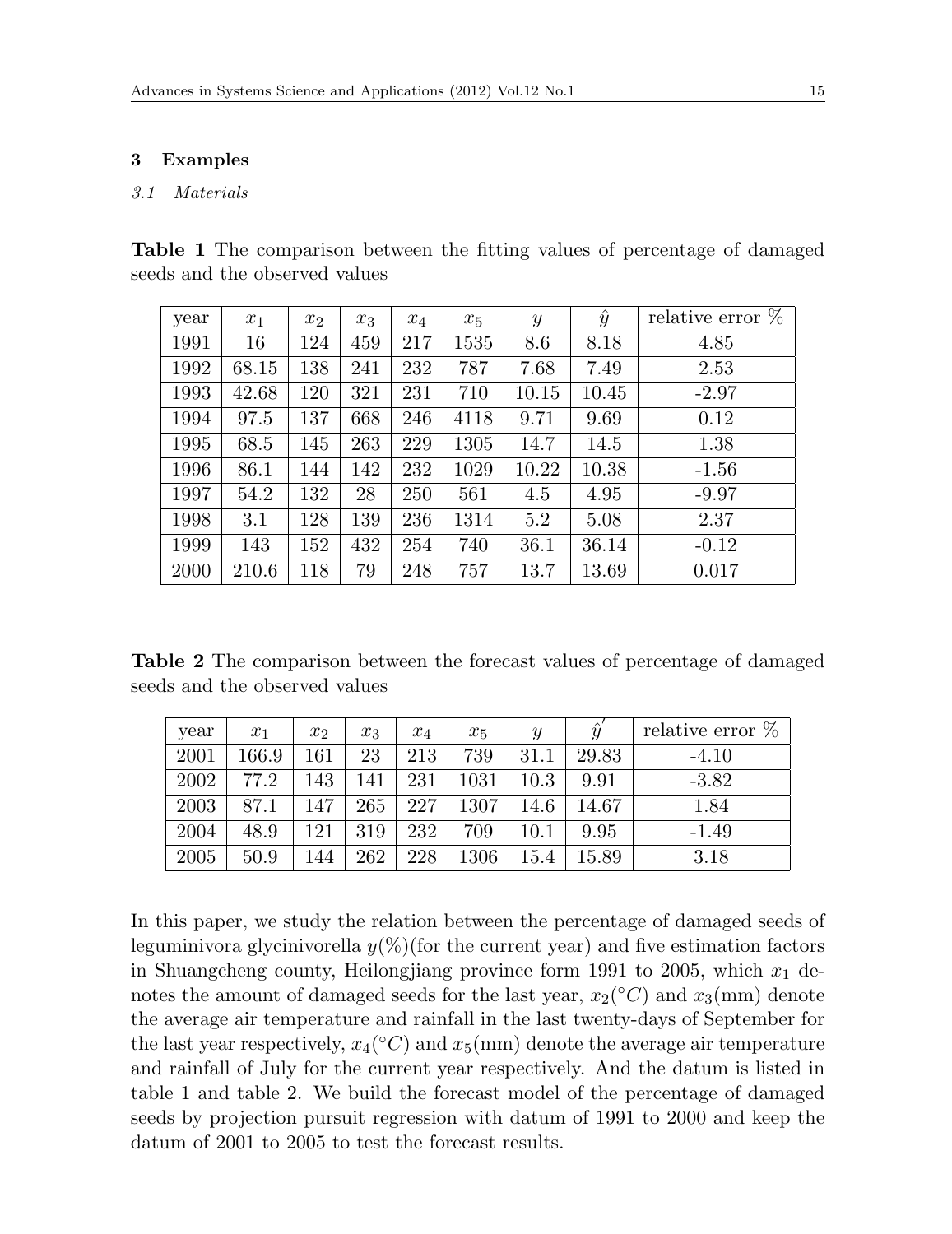### *3.2 Method*

Replace the variables in formula (4)-(7) by the dependent variable series  $y(i)(i =$ 1, 2, ..., 10) and the estimation variable(factor) series  $x_1(i)$ ,  $x_2(i)$ ,  $x_3(i)$ ,  $x_4(i)$ ,  $x_5(i)(i = 1, 2, \ldots, 10)$ , one Ridge function was used in fitting to the model, and set the order of the Hermite polynomial 4, then we can got the value of *a, c* by using the method of accelerating genetic algorithm based on real coding, which model the Biomimetic method of selecting the superior and eliminating the inferior and the information exchange mechanism of internal chromosome.

## *3.3 Results and Analysis*

From the computer program, we get the results:

Value of projection target function is 0.0587;

Projection direction vector *a* = (*−*0*.*4428*,* 0*.*7863*,* 0*.*1509*,* 0*.*0909*, −*0*.*3933); Coefficient of polynomial *c* = (291*.*68*, −*39*.*40*,* 271*.*01*, −*18*.*23)

Through the results from the forecast model in table 2 we can see that the average relative error,  $\frac{y_i - \hat{y}_i}{y_i}$  (where  $\hat{y}_i$  is the fitting values,  $y_i$  is the observed values), is 2.59% to the modeling sample from 1991 to 2000. And the average relative error is 2.89% to the sample from 1991 to 2000. So the forecast precision of the model is satisfactory.

#### **4 Some Discussion**

We build pest forecast model by projection pursuit regression with only the original observed datum of the estimation factors that closely related to the dependent variable, without any processing datum for classification , so the method is easy to operate.

For the method of projection pursuit regression have the characteristic of processing high dimensional datum ,so it enable us to make use of more estimation factors that related to the dependent variable and obtain adequate information from the datum.

The pest forecast model built by projection pursuit regression can process data effectively whatever the the datum show normal distribution or not and the relation between estimation factors and dependent variable is linear or not. We don't need to make any assumption for the distribution of samples. Therefore the results from the model have stability, high accuracy. However, it is rare to apply projection pursuit regression to pest forecasting ,so we hope more statist's in-depth exploration and research.

## **Acknowledgements**

This research has been supported by the Heilongjiang Postdoctoral Foundation of China (LBHZ05033).